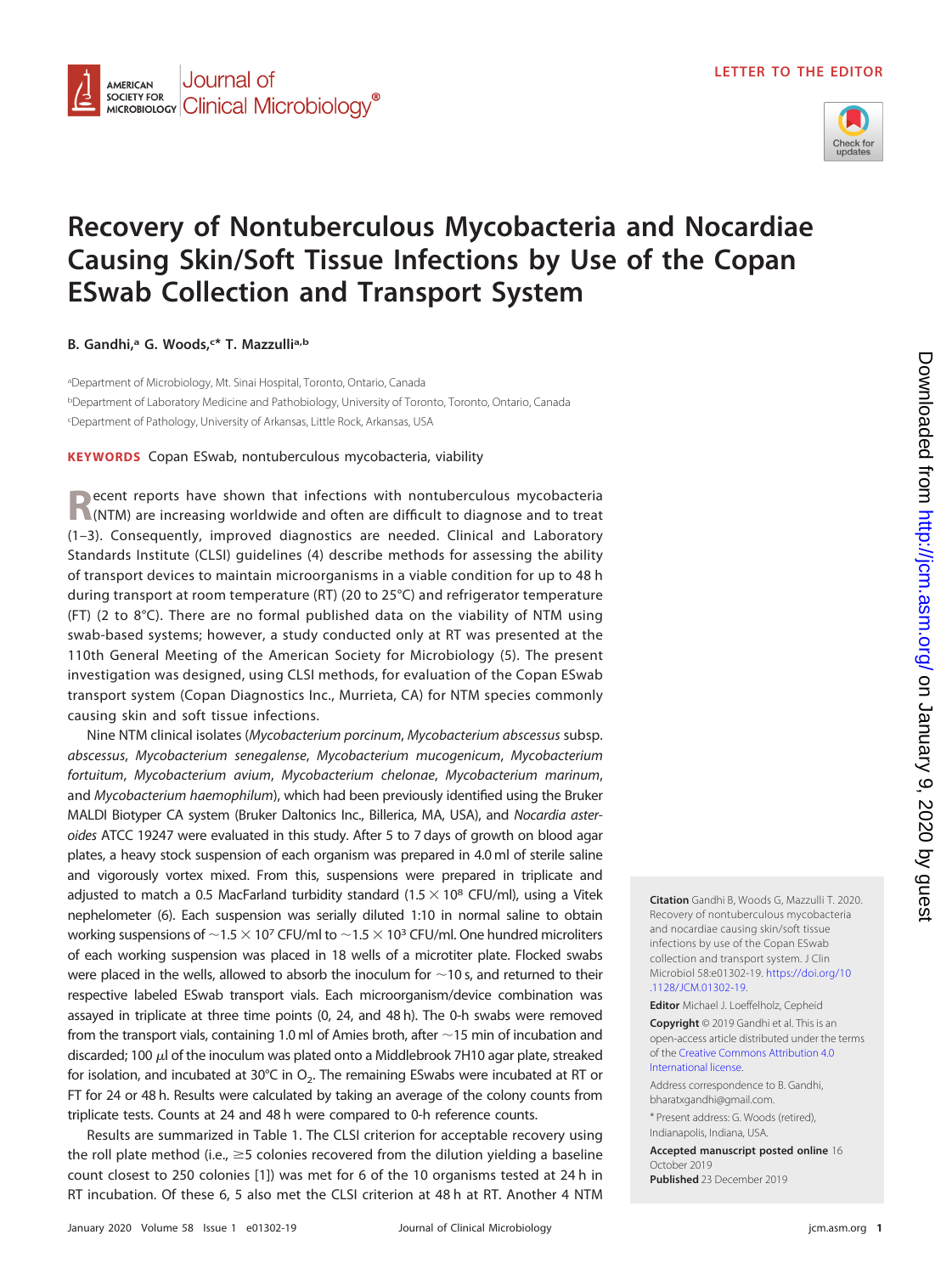## <span id="page-1-0"></span>**TABLE 1** Recovery of NTM and N. asteroides held for 24 or 48 h at RT or FT, using the Copan ESwab transport system

| Organism and starting<br>concn (CFU/ml) <sup>a</sup> | Recovery (CFU/ml) <sup>b</sup> after: |                |                |                |              |
|------------------------------------------------------|---------------------------------------|----------------|----------------|----------------|--------------|
|                                                      | 0 h                                   | 24 h at RT     | 48 h at RT     | 24 h at FT     | 48 h at FT   |
| M. porcinum                                          |                                       |                |                |                |              |
| 10 <sup>6</sup>                                      | <b>TNTC</b>                           | <b>TNTC</b>    | <b>TNTC</b>    | <b>TNTC</b>    | <b>TNTC</b>  |
| $10^{5}$                                             | 82                                    | 75             | 80             | 61             | 48           |
| 10 <sup>4</sup>                                      | 6                                     | $\overline{4}$ | 5              | $\overline{7}$ | 5            |
| M. abscessus                                         |                                       |                |                |                |              |
| 10 <sup>6</sup>                                      | <b>TNTC</b>                           | <b>TNTC</b>    | <b>TNTC</b>    | <b>TNTC</b>    | <b>TNTC</b>  |
| 10 <sup>5</sup>                                      | 335                                   | 370            | 276            | 293            | 284          |
| 10 <sup>4</sup>                                      | 36                                    | 43             | 27             | 35             | 30           |
| M. senegalense                                       |                                       |                |                |                |              |
| 10 <sup>6</sup>                                      | <b>TNTC</b>                           | <b>TNTC</b>    | <b>TNTC</b>    | <b>TNTC</b>    | <b>TNTC</b>  |
| 10 <sup>5</sup>                                      | 246                                   | 241            | 237            | 238            | 239          |
| 10 <sup>4</sup>                                      | 30                                    | 30             | 32             | 25             | 25           |
| M. mucogenicum                                       |                                       |                |                |                |              |
| 10 <sup>6</sup>                                      | 107                                   | 108            | 108            | 112            | 106          |
| 10 <sup>5</sup>                                      | 4                                     | 6              | 5              | 5              | 6            |
| 10 <sup>4</sup>                                      | $\mathbf 0$                           | 0              | 0              | 0              | 0            |
| M. fortuitum                                         |                                       |                |                |                |              |
| 10 <sup>6</sup>                                      | 205                                   | 290            | 240            | 184            | 155          |
| 10 <sup>5</sup>                                      | 12                                    | 17             | 14             | 12             | 12           |
| 10 <sup>4</sup>                                      | 1                                     | 3              | $\overline{2}$ | 1              | $\mathbf{1}$ |
| M. avium                                             |                                       |                |                |                |              |
| 10 <sup>6</sup>                                      | <b>TNTC</b>                           | <b>TNTC</b>    | <b>TNTC</b>    | <b>TNTC</b>    | <b>TNTC</b>  |
| 10 <sup>5</sup>                                      | 143                                   | 150            | 152            | 129            | 123          |
| 10 <sup>4</sup>                                      | 17                                    | 19             | 21             | 16             | 17           |
| M. chelonae                                          |                                       |                |                |                |              |
| 10 <sup>6</sup>                                      | <b>TNTC</b>                           | <b>TNTC</b>    | <b>TNTC</b>    | <b>TNTC</b>    | <b>TNTC</b>  |
| 10 <sup>5</sup>                                      | 270                                   | 263            | 243            | 242            | 230          |
| 10 <sup>4</sup>                                      | 25                                    | 22             | 16             | 17             | 20           |
| M. marinum                                           |                                       |                |                |                |              |
| 10 <sup>6</sup>                                      | <b>TNTC</b>                           | <b>TNTC</b>    | <b>TNTC</b>    | <b>TNTC</b>    | <b>TNTC</b>  |
| 10 <sup>5</sup>                                      | 166                                   | 235            | <b>TNTC</b>    | 148            | 138          |
| 10 <sup>4</sup>                                      | 9                                     | 22             | 433            | 7              | 6            |
| M. haemophilum                                       |                                       |                |                |                |              |
| 10 <sup>6</sup>                                      | <b>TNTC</b>                           | <b>TNTC</b>    | <b>TNTC</b>    | <b>TNTC</b>    | <b>TNTC</b>  |
| 10 <sup>5</sup>                                      | 257                                   | 282            | 298            | 258            | 257          |
| 10 <sup>4</sup>                                      | 30                                    | 33             | 34             | 35             | 28           |
| N. asteroides                                        |                                       |                |                |                |              |
| 10 <sup>6</sup>                                      | 125                                   | 114            | 92             | 91             | 60           |
| 10 <sup>5</sup>                                      | 11                                    | 8              | 7              | 11             | 6            |
| 10 <sup>4</sup>                                      | 0                                     | 0              | 0              | 0              | 0            |

aTenfold (106, 105, and 104) serial dilutions starting from a 0.5 McFarland standard were made. bData are expressed as the average CFU (performed in triplicate).

organisms met the criteria within 10% at 48 h at RT. Nine organisms produced CFU within  $\sim$  50% of the baseline CFU at 24 h and 48 h at FT. The exception was M. marinum, which showed overgrowth after 48 h of storage. At the 10<sup>6</sup> dilution, 7 organisms yielded colonies too numerous to count (TNTC). At 10<sup>5</sup> and/or 10<sup>4</sup> dilutions, the same 7 yielded countable colonies within  $\sim$  250 CFU/ml at both 24 and 48 h, compared to 0-h counts, except for M. marinum, which at 105 yielded colonies TNTC at 48 h at RT. M. mucogenicum, M. fortuitum, and N. asteroides had lower counts and produced countable colonies at 10<sup>6</sup> dilution. Mycobacterial cells are a bit larger than routine bacteria; therefore, initial serial dilutions made from a 0.5 McFarland standard contained the desired concentrations of bacteria at higher dilutions.